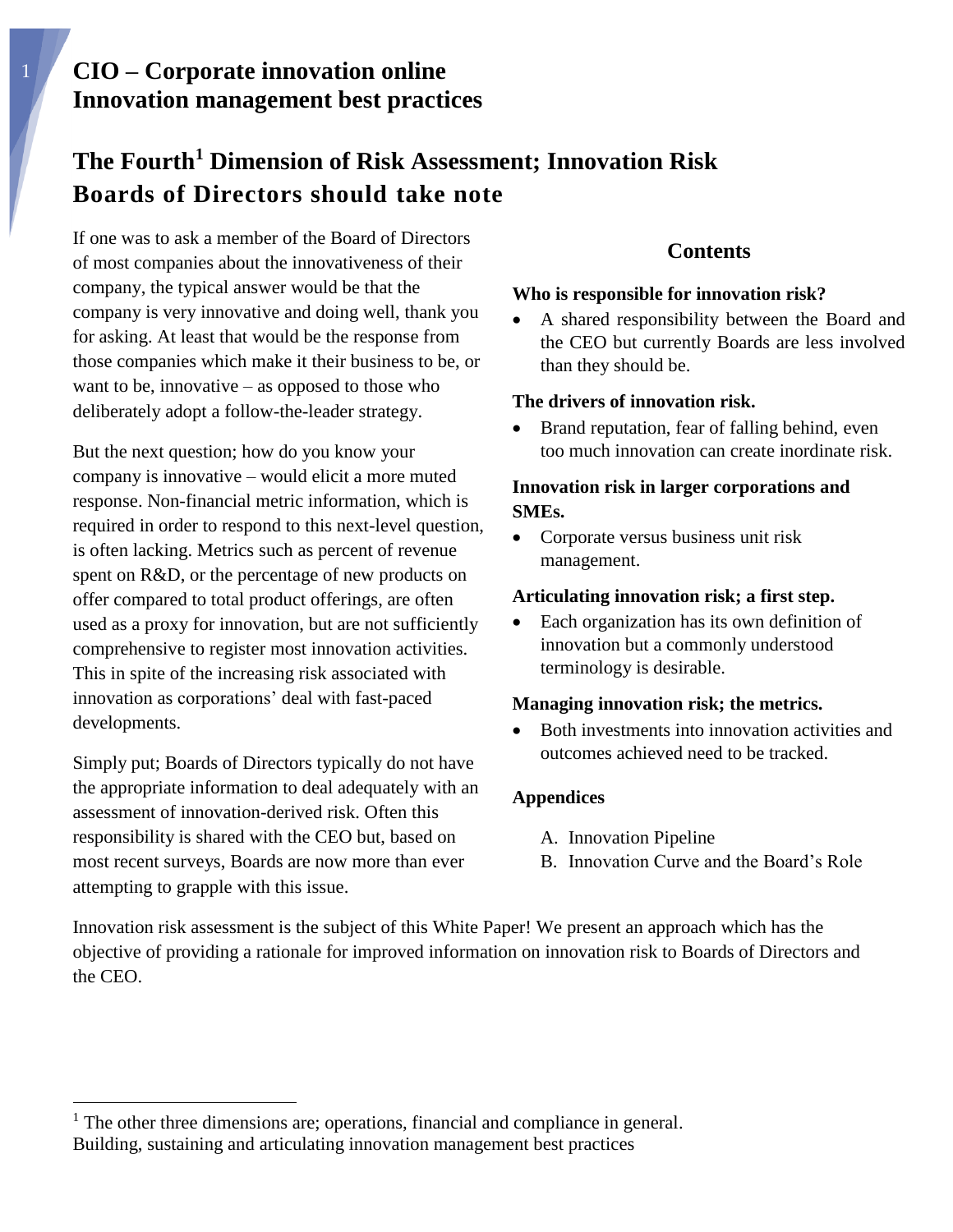### **Who is responsible for innovation risk?**

Business risk is gaining more presence at Board meetings as Directors try to deal with the subject of change and innovation.

The link between an aggressive innovation posture and a risk profile for the organization is now more evident and is seen as an important element of a Board's responsibility to shareholders.

Innovation, and its place in the organization, is seen as integral part of an organization's strategic plan and thus is among the decisions which a Board must make in the interests of shareholders. This is especially true in fast-paced technologically-advanced companies but, in principle, all companies are impacted by change and innovation.

A recent survey by Deloitte<sup>2</sup> found that 81% of companies surveyed have extended their consideration of risk from the three usual topics of operations, financial and compliance to embrace a fourth dimension; namely strategic and innovation risk. Risks which could have a bearing on the company's long-term positioning and financial performance were the primary concerns. Two thirds of companies surveyed say that the 'CEO, and/or a board risk committee, has oversight with it comes to strategic risk'.

As companies become larger, obviously the Board's view changes from one of examining strategic risk at an operations unit level to taking a higher-level view and leaving the business unit to assess its own strategic/innovation risk – but within a corporate framework that facilitates understanding at senior levels. In either case, there should be a commonality of approach to the task. In the same Deloitte paper, Eisabeth Pacaud, Associate Vice-President, Group Risk Management at Sanofi (a global health care company) makes the point that "strategic risk is one that directly impacts the company's identified strategic goals whether they are diversification, innovation, or emerging countries". Ninety-four percent of those companies surveyed state that their approach to risk has changed in the last three years.

There was mixed response, by geography, to the question as to 'who primarily determines your company's approach to managing strategic risk? Fifty-five percent of European respondents placed an overall responsibility with the Board or with a Board-level risk committee – whereas the 'Americas' had only 34% at the Board level preferring to task the CEO with this function (9% in Europe and 27% in the Americas).

<sup>&</sup>lt;sup>2</sup> Exploring Strategic Risk: A global survey, Deloitte and Forbes Insights  $-300$  respondents from the Americas, EMEA, and Asia/Pacific, 2013

Building, sustaining and articulating innovation management best practices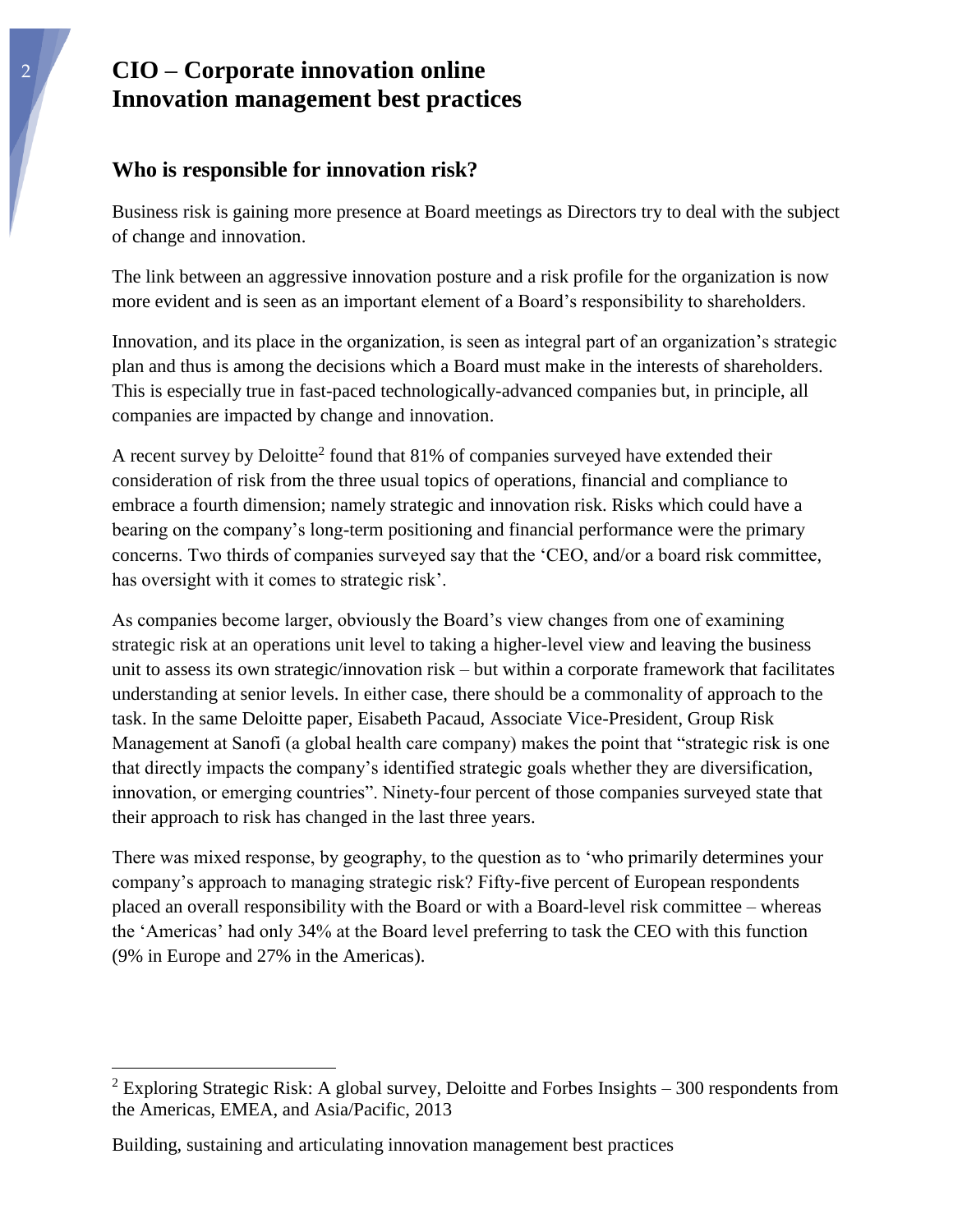The majority of respondents were concerned with 'technology enablers and/or disrupters on the horizon that may threaten... the business model'. A clear indication of the potential impact of innovation on their corporation.

There was a sense that 'looking ahead three years from now, the innovation pipeline<sup>3</sup> is expected to emerge as a top risk-related strategic issue. Keeping the pipeline full is a challenge and implicitly adds to risk.

A related and relevant survey by Deloitte<sup>4</sup> concludes that 'though companies are aware of the pitfalls of focusing exclusively on financial performance, the ability of executives to measure and monitor performance through non-financial measurements appears to be 'inadequate '. Companies either do not have or are not sharing critical non-financial performance data with their boards. Only 29% describe their ability to track non-financial performance as either excellent (5 percent) or good (24%).

### **The drivers of innovation risk**

#### **The 'brand'**.

1

Forty-nine percent<sup>5</sup> of respondents and 59% of those whose companies have annual revenues of over US\$1billion - believe that companies are turning to non-financial performance metrics to help avoid damage to their reputations.

#### **The accelerating pace of innovation.**

Twenty-nine percent of respondents say that the need to make more innovative products and services is another force behind the increasing interest in non-financial performance metrics.

But J. Marvin Quin, SVP and CFO at Ashland Inc., a diversified chemical company, says<sup>6</sup> finding the right metrics is a continuing challenge. "We're trying to do more to measure and promote innovation," he explains. For example, "We are looking at the percentage of products sold that are new and using that to see how aggressively we are refreshing and updating our products"; not a new measure but again this is an indication of increasing concern with the pace of innovation.

 $3$  Innovation pipeline – see Appendix A

<sup>&</sup>lt;sup>4</sup> In the dark II: What many boards and executives STILL don't know about the health of their business, Deloitte, 2007 – updating results from a similar survey in 2004

 $5$  Exploring Strategic Risk: A global survey, Deloitte and Forbes Insights  $-300$  respondents from the Americas, EMEA, and Asia/Pacific, 2013

 $6$  Exploring Strategic Risk: A global survey, Deloitte and Forbes Insights  $-300$  respondents from the Americas, EMEA, and Asia/Pacific, 2013bid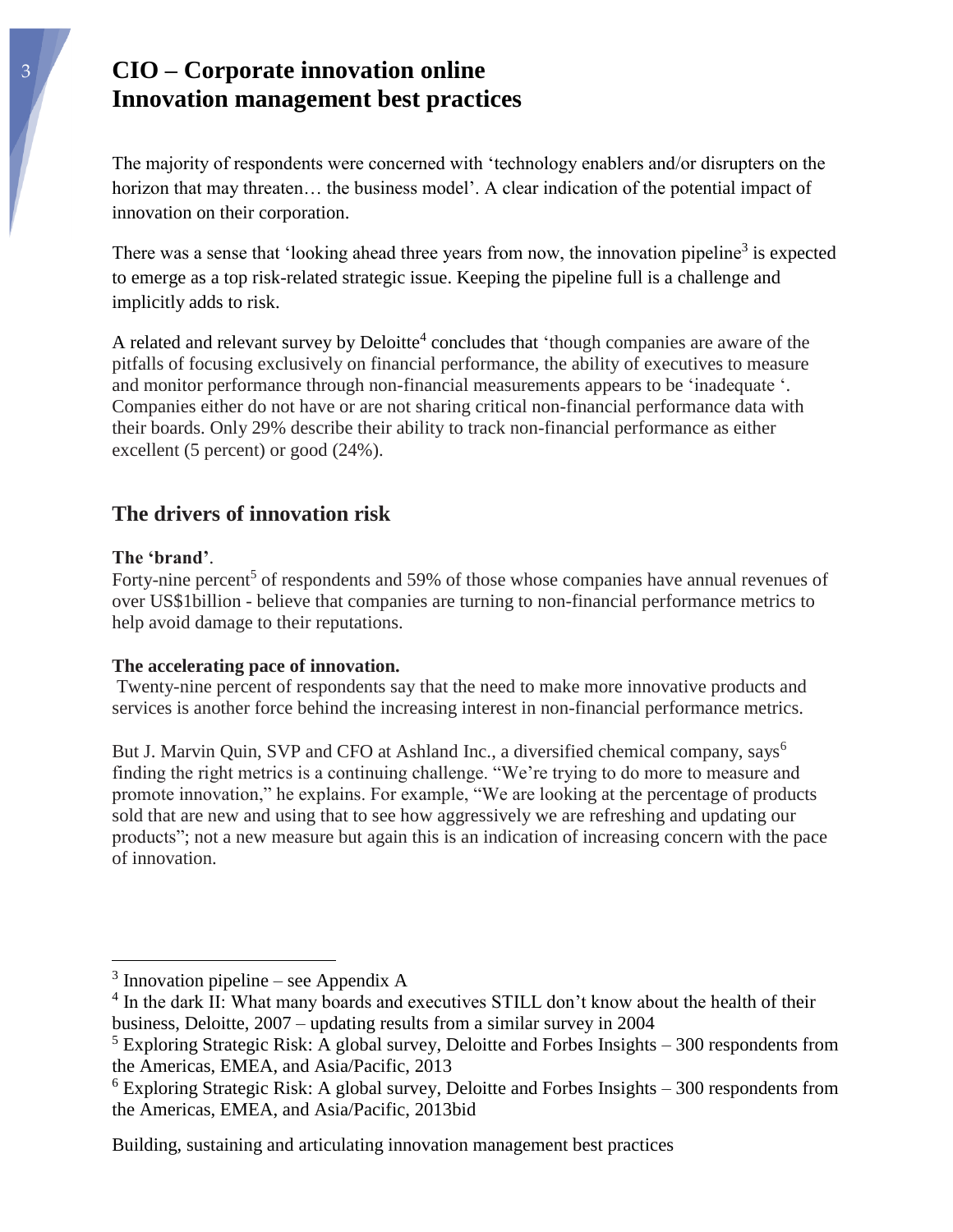#### **Lack of suitable accounting-sourced information.**

Ultimately, says<sup>7</sup> Mr. Carver – of Bandaq -, "It's the non-financial performance metrics employee commitment, effectiveness, and passion, customer delight and loyalty and the other sorts of process indicators that accountants haven't learned to measure—that can give you a better prediction of the long-term and sustainable competitive advantage."

When executives were asked who should monitor the financial results of the company, 80 percent said that the board and management should share responsibility. When they were asked about specific non-financial indicators, however, they said that in most cases monitoring should be done by senior managers, **except in the case of innovation** where more people said that the monitoring should be shared.

As with the earlier 2004 study this latest research again reveals a critical fault line between rhetoric and reality in the boardrooms of some of the world's leading companies. Many boards and executives are still in the dark about the health of their businesses.

Non-financial factors are widely regarded as extremely important drivers of success for a company, yet in most cases they receive considerably less attention than financial data from the board and senior managers.

The reasons for such a mismatch are easy enough to list. Reliable non-financial performance metrics - reliable in the sense that they absolutely correlate to financial performance - are difficult to discern.

Consistently tracking such "soft" issues as employee engagement, innovation or customer satisfaction is viewed as more art than science. Financial metrics seem more solid and familiar. 'Naturally, there is resistance', according to the Deloitte report. DSM<sup>8</sup>, a highly-innovative Netherlands-based company, makes regular use of surveys to measure their employee interest in strategy and innovation.

Increasingly companies such as those we have researched<sup>9</sup> are concerned about their reputation. Examples include Starbucks – reference their most recent hire of a senior executive from Disney world; surely one of the world's best recognized brands. DSM – the Netherlands-based company – regularly surveys its stakeholders to get a non-metric information on the issues of customer and employee views on issues related to reputation and innovation.

 $\overline{a}$ 

<sup>8</sup> For information on these companies please visit [http://www.corporateinnovationonline.com](http://www.corporateinnovationonline.com/) or [www.innovationmanagementcenter.com](http://www.innovationmanagementcenter.com/)

<sup>7</sup> ibid

<sup>&</sup>lt;sup>9</sup> ibid

Building, sustaining and articulating innovation management best practices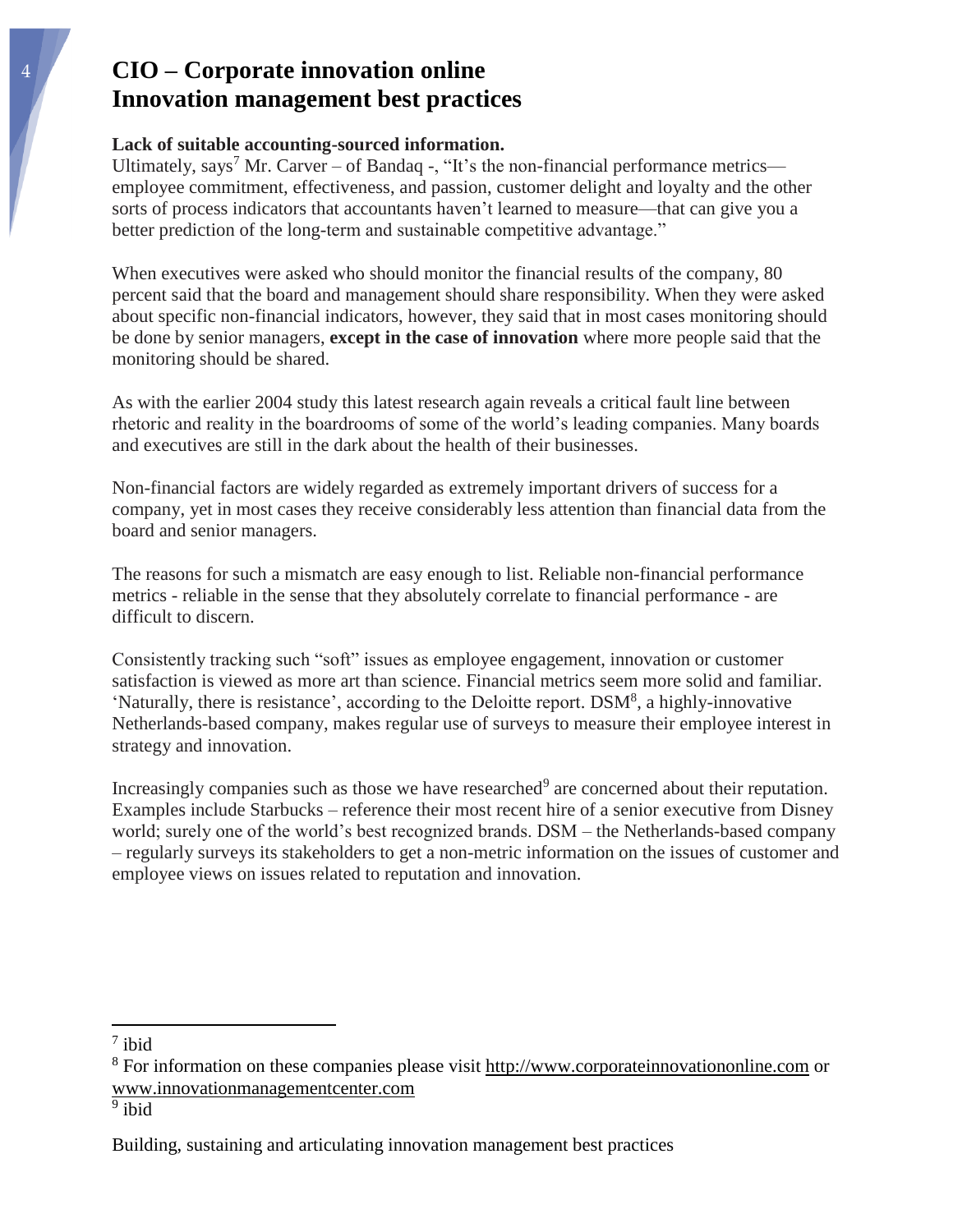### **Innovation risk in larger organizations and SMEs**

Risk management is the identification, assessment, and prioritization of risks whether positive or negative<sup>10</sup>. The process of portraying and communicating these risks at the senior management and Board level is the challenge at hand. Innovation-derived risk is at least, if not more important, than other risks such as financial or environmental-related matters which are normally brought to a Board's attention.

Agrium's<sup>11</sup> approach to reporting on innovation matters provides an illustration of how innovation risk should not be handled. Under 'Management' their view is that

Subject to the oversight exercised by the Board pursuant to the ERM process, risks that are unique to our separate strategic business units are managed by the Presidents of those business units and their teams.

The message seems clear and that is that information related to risk from innovation, i.e. new ideas about to be invested in, are unwelcome at the Board level. At the same time the Chief Risk Officer has a stated responsibility of providing an oversight role on the traditional matters of environment, including internal Audit, Corporate EHS&S, and the internal control and compliance team. Even risks resulting from Agrium's compensation arrangements are highlighted. Risk due to innovation is less important?

Boards of Directors need to participate much more in the corporation's management of innovation. In fact, it is essential for the Board to have information by which it can discharge its fiduciary obligation to shareholders; that of assessing investments in risk, in innovation.

Knowing about 'failure' in innovation should be on a Board's agenda. Innovation often leads to failure but out of failure can come experiences which will, in time, move and organization into new markets with new products. P&G, under Lafley's first term as CEO, even set targets for failure, fearing that his executive team was becoming risk averse.

Most highly-innovative companies<sup>12</sup> which we have researched have a positive approach to failure as part and parcel of setting the appropriate climate for innovation. The challenge, especially for larger corporations, is not so much screening new ideas, as it is ensuring that ideas are generated and, for those that have merit, eventually reaching commercialization.

 $\overline{a}$ 

<sup>10</sup> Wikipedia

 $11$  Agrium comment from their Annual and Special Meeting of Shareholders and Management Proxy Circular, May 7, 2014.

 $12$  For example; Procter & Gamble, GE, and John Deere

Building, sustaining and articulating innovation management best practices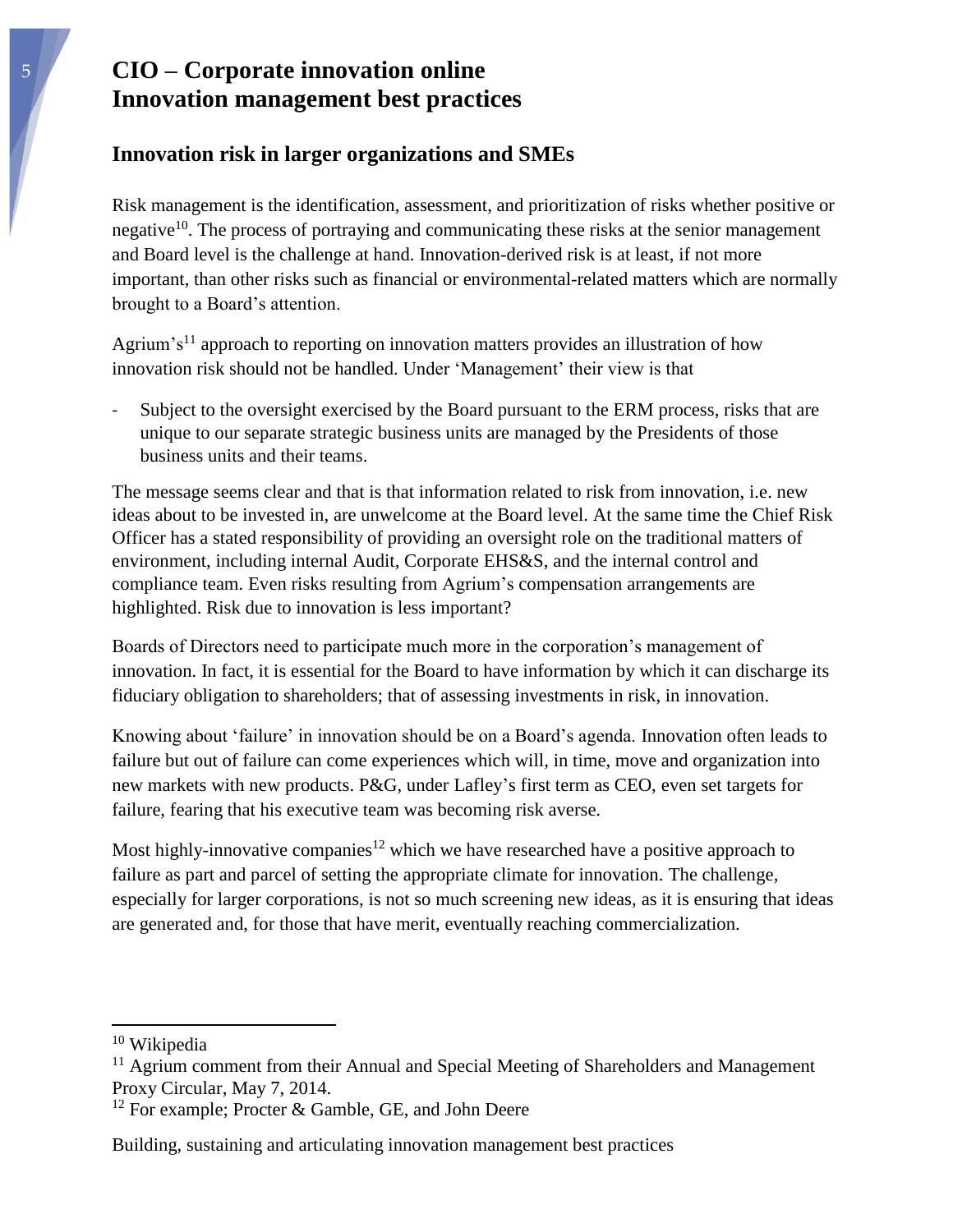Boards often interpret their role as one of assessment or control - akin to ensuring that the rules are followed and that, if they are, then all is well – with the added emphasis on endorsing ideas which come to their attention rather than making contributions to the process. This denies the benefit that could be derived from comments, cautions, or encouragements, which could come from knowledgeable Board members.

The CEO is considered the go-between the organization and those representing shareholders but information and knowledge about innovation usually stops short of the Board, if not, even below the CEO in some larger organizations. This leaves the Board unable to contribute to the innovation process and, more importantly, unaware about the innovation initiatives which are launched within the organization and which can involve risk far in excess of environmental matters.

Risk is the responsibility of the board but the ability to exercise this role is dependent upon having information which portrays the innovation initiatives of the organization; thus the notion of a 'template' and as organized process to bring forth relevant information.

Venture capital firms offer good examples of how to keep on top of, i.e. manage innovation, initiatives. Since the success of the VC firm is so much based on their relatively few significant investments, which need nourishment pre the inevitable IPO, VCs have evolved methodology for increasing the odds of success. Boards of larger firms could learn from their experience.

- VCs first of all know that a high percentage of innovation initiatives will end in failure.
- Innovation initiatives are represented by a mix of investments and interests among the management group – backed by the CEO – some with a higher risk profile than others.

The Board, obviously, should be aware of the riskiest of these initiatives, but the riskier projects should also be set in the context of innovation for the whole organization. Thus a Board's view of the portfolio of innovation initiatives provides the board with a view on the totality of risk and therefore they are better able to judge, on behalf of shareholders, how the organization thinks about, and acts upon, innovation initiatives.

With such information, the Board is in a much better position to advise the CEO about the rate of innovation in the organization and bring to the fore a more balanced perspective on all innovation initiatives.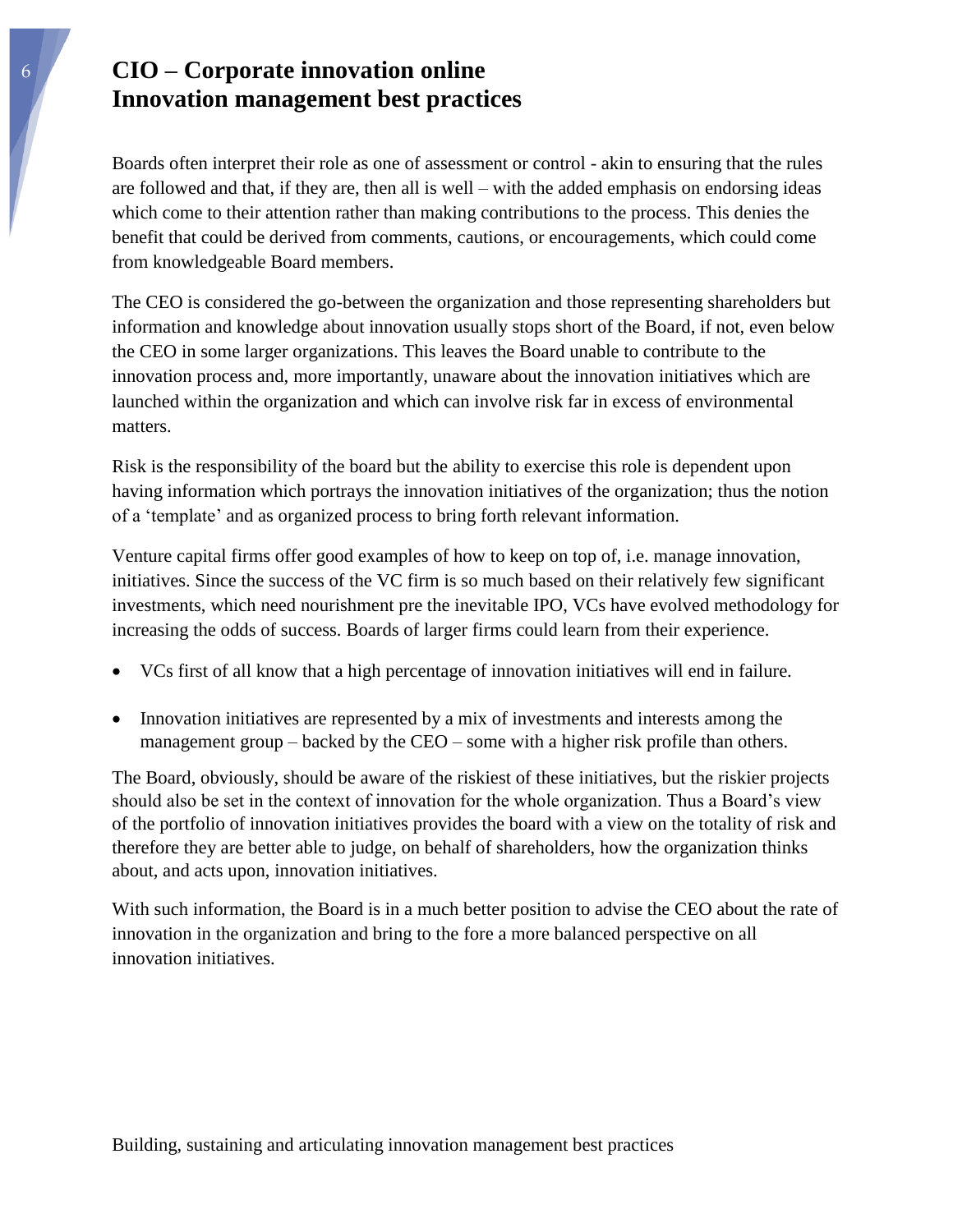With such information, the Board is in a better position to advise the CEO about the rate of innovation in the organization and bring to the fore a more balanced perspective on all innovation initiatives.

Many organizations have accelerator programs for innovation – which is good – but a Board should have a part to play in decisions regarding the use of accelerators as the implication is that the risk profile is about to be raised; clearly a Board responsibility.

The template sets out a range of innovation activities from the least risky to those innovations which could be disruptive and thus riskier.

The term 'innovation interest' is used to denote that not all innovation is represented by the use of capital, nor spending, nor labor but can be emotional and may at times simply be thoughts – or interests - which do not result, for many reasons, in actions or outcomes in terms of new products or



services. 'Interests' can still absorb time and thought.

## **Articulating innovation; a first step**

Most would agree that Innovation needs better definition but more importantly, within any one organization, their needs to be a common understanding regarding the scope and depth of the word. Sources abound, and it is not particularly the task of this white paper to choose amongst the best definitions.

Innovation incorporates all changes from the least risky – continuous improvement – through to experimenting with the most fundamental science typical of the work of universities and research institutions; i.e. the full spectrum of innovation including innovation changes in the supply chain! Supply chain innovation can be a highly disruptive technology.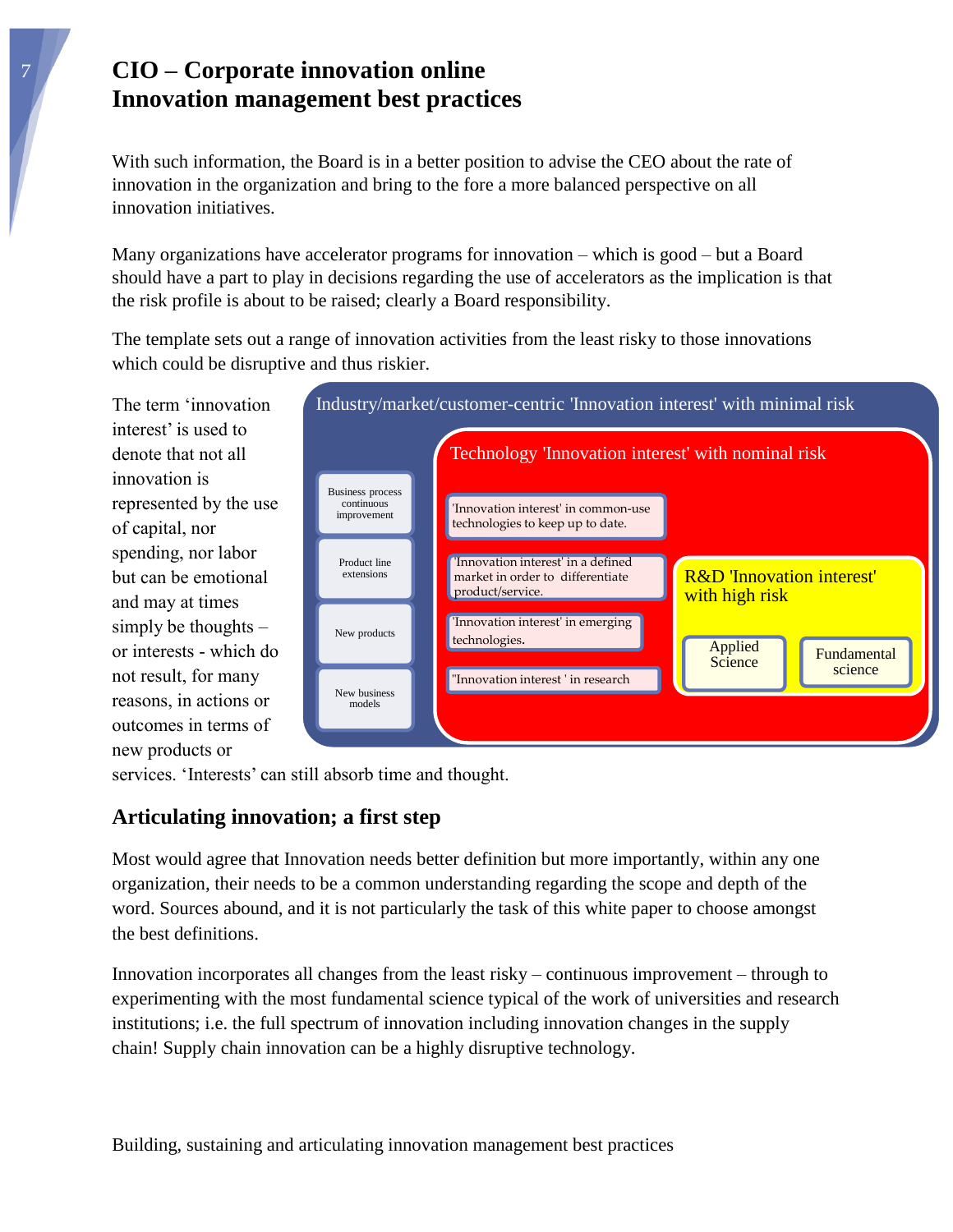Each organization will have its own manner of describing innovation and its own take on the risk inherent in their own innovation activities. Risk is associated with all change.

What is critical is that the organization know the full range of innovation deriving from its activities and to be able to communicate these internally and in some form to the CEO and to the Board of Directors. Too little 'innovation' can signal a decline in the long-term survival of the organization but too much innovation raises the risk profile of the organization. The Board's decisions are directed to finding the balance point and it needs to understand the weighting to be placed on different aspects of innovation.

Of the companies or situations which we have researched, both the issue of the pace and depth of innovation has proven critical and in hindsight decisions might have gone differently if the Board had been involved.

For example; RIM, or Blackberry as the company is now known, while initially having the management practices and risk profile of a growing entrepreneurial firm, changed its stance when it came to keeping up with, and responding to, competition. It relied too heavily on the least risky source of innovation; satisfying direct customer requests for modifications, and in so doing lost sight of developments in the overall market, most particularly from Apple. RIM's risk profile went from top of the measure to the lowest. A strong Board might have made provided better input by seeking more information on not only on the competition, which would be obvious, but on what was happening inside RIM. Similarly, HP's innovation prowess was significantly impacted when, under Mark Hurd, it started to cut its R&D spending in order to maximize short-term profitability, little appreciating the longer-term implications for the culture and motivations of this once-favored innovative organization.

3M, according to Buckley, went too far in introducing Six Sigma under the regime of McNerney. Buckley was to later admit that the move almost killed the company<sup>13</sup>. The Board supported this initiative but one wonders by what measurements this decision was taken. A survey of 3M employees would have likely provided the Board with second thoughts.

An illustration of too much innovation is provided by the highly-innovative financial instruments associated with turmoil in the financial markets precipitating the crises of 2008 and beyond. J.P. Morgan's Board might well have had something to say about the new generation of products; credit default swaps and asset-backed securities had they been able to foresee the ensuing devastation resulting from, not just their new product concepts, but from the systemic changes from other participants; e.g. the ratings agencies.

 $13$  See the review of 3M available at [http://www.corporateinnovationonline.com](http://www.corporateinnovationonline.com/) for the source.

Building, sustaining and articulating innovation management best practices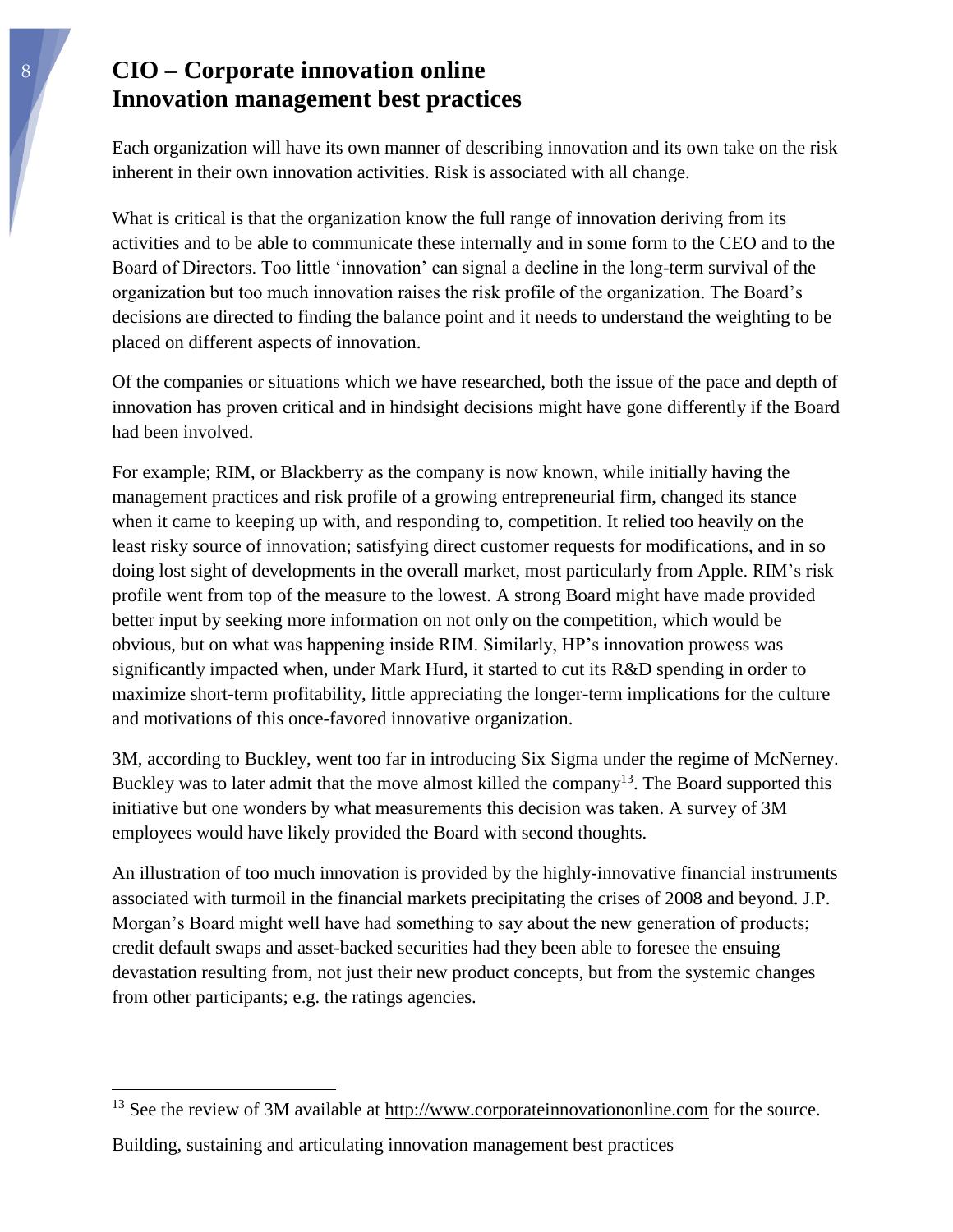Boards and CEOs often focus on problem areas particularly when there are deep issues to resolve. Problems have a way of monopolizing senior management's time. Conversely, if financial performance is better than expected, even outstanding, the tendency is to cast one's attention to other areas but it is precisely at this point that the innovation pipeline should be scrutinized and adjustments made with a longer term view.

Articulating innovation is not easy but this should not be an impediment to meaningful Board involvement.

### **Measuring innovation risk – the metrics**

Both inputs to innovation activities and results achieved from those activities require tracking by the Board.

While it may be difficult in many cases to measure each investment into innovation activities, there is an opportunity to note the change in emphasis over a given period of time. Boards should be made aware of a renewed emphasis by category of spending and be prepared to advise on the both the short and long term impact of a change in course.

In the simple example below, the differences in annual spending has shifted while the innovation risk profile has remained essentially the same.

- There has been a shift out of fundamental science but there is now an established link with a relevant research institution in its place.
- Applied science spending has been reduced for the same reason as for fundamental science.



 Spending on technologies designed to keep the organization up to date have been reduced in favor of increasing spending on technologies which could lead to a differentiation of product or service.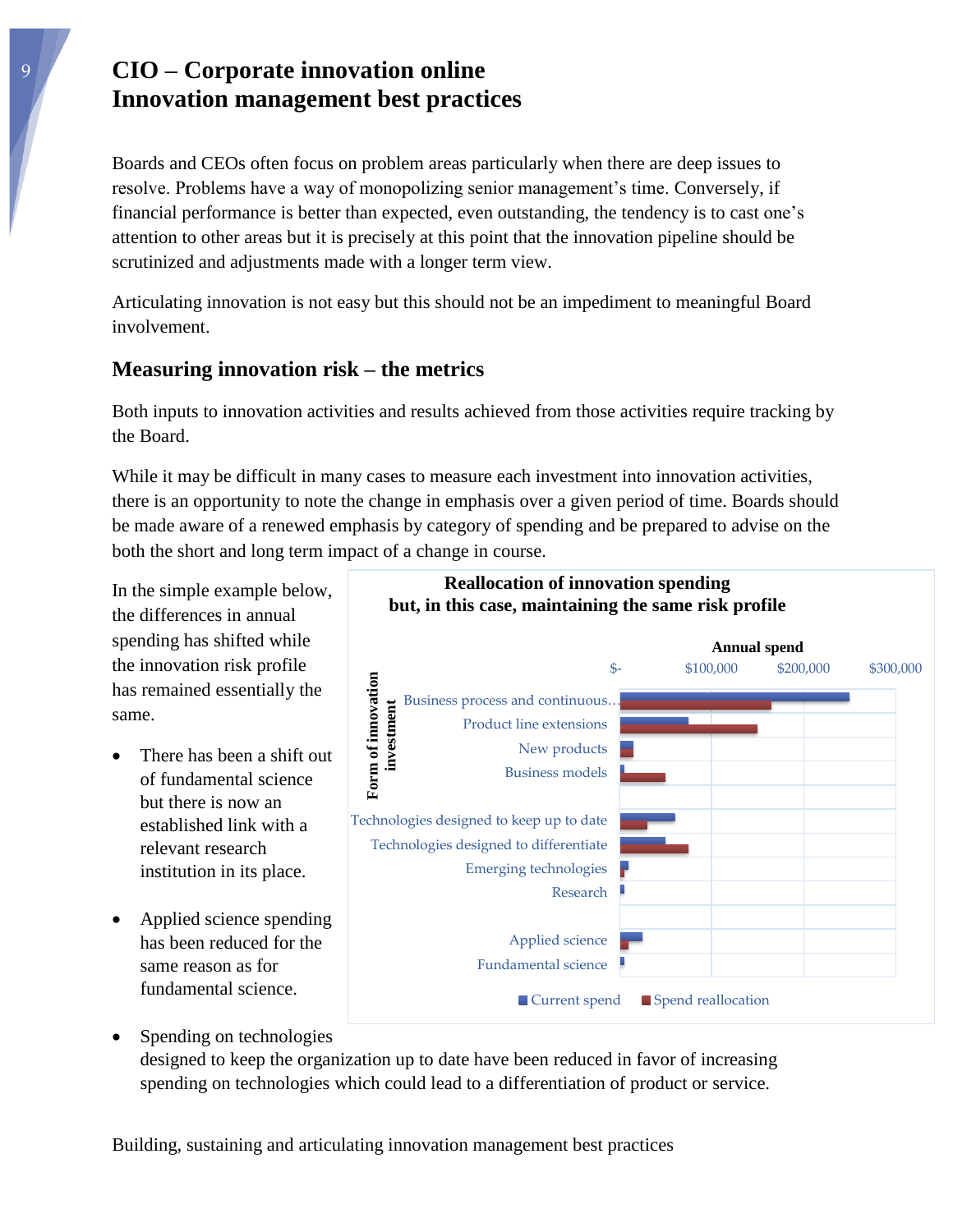Investment in continuous improvement, product line extensions and a new business model have been increased marginally.

Of some obvious concern would be the investment in new products; remaining essentially the same on a year-to-year basis.

While inputs into the innovation process should be highlighted, it is the outcome of investments that also need to be tracked.

Common metric and non-metric measurements deriving from innovation initiatives are numerous and illustrated by the following chart. Innovation, as it is used in this paper, includes the full range of ideas which percolate within a company and must find a way to surface and be implemented. Ideas and change come with risk. The four quadrants suggest a range of low to high risk dependent upon the intended focus of the investment in technologies of one form or another. Investment, while usually thought of in monetary terms includes all resources: time, thought and even emotional energy.

•New Products

New products and new platforms can be tracked by

- Patent applications
- Patents achieved
- Ability to hire SMETS personnel
- Number of 'breakthroughs'
- Rewards from external sources
- Publications in prestigious journals
- Licensing fees derived
- New products as a % of current offerings
- Dropping under- performing products

•New industries penetrated •Product Line Extensions and Enhancemnts Process Continuous Improvement •New business models/platforms High risk Investment in creativity in new and emerging technolgies Low risk Investment in reward systems to capture and implement new ideas Medium risk Invesment in technologies and creativity to differentiate a product or service Low risk Investment in common technologies to keep up to date

•Business

Business process improvement can be tracked by

- Reduction in cost per unit
- New technologies adopted
- Service levels improved
- New customers added in existing markets
- Revenue per employee
- Revenue per units of production
- Measurable quality improvements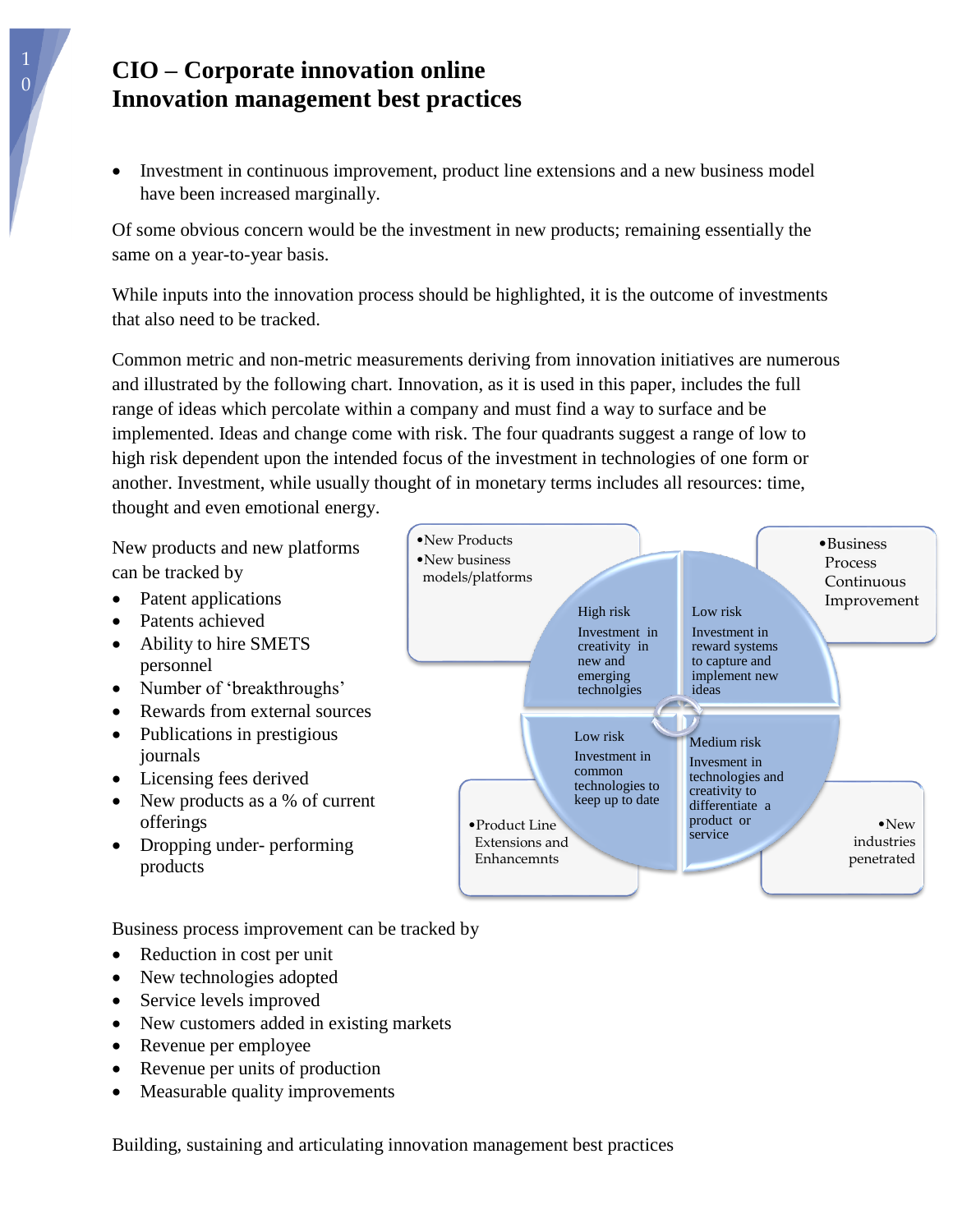New industries penetrated can be tracked by

- Number of collaboration linkages
- Stakeholder (employees, suppliers, customers) surveys
- Results of 'exit' interviews with innovators
- Risk profile at target level

Product line extensions can be tracked by

- Ideas generated and in the pipe-line
- Ideas generated and implemented
- New markets entered

The appropriate measurements require development for each organization and for each industry.

Boards of Directors, supplied with this type of information are in a position to better understand the business, to raise insightful questions and be in a better position to offer a valued perspective

Other measures – requiring surveys or extensive analysis – offer a variety of ways of measuring innovativeness at least as seen by stakeholders, customers and even employees. Here are a few; some better than others.

- Surveys that provide customers opinion of your company's innovativeness and its brand image – as compared to the competition
- Financial analyst rankings and feedback from investor relations broadcasts to the media.
- Stakeholders' (in this case suppliers, investors, etc.) opinions on the 'innovativeness' of your company compared with their opinion of the competition
- New sales to new customers marks the rate of new customer acquisition reflecting the efforts to enhance the brand.
- Measurements of incidence, or rate of increase, of attractive, internally generated investment opportunities (the size of the pipe line) which come under review by senior management and the Board.
- Increase in the value of intellectual property generated from internally-sourced ideas; augmented by acquisitions of IP from other organizations. The information could be broken out by IP for existing versus new product initiatives.
- Share price premium attributed to the company's reputation for innovativeness.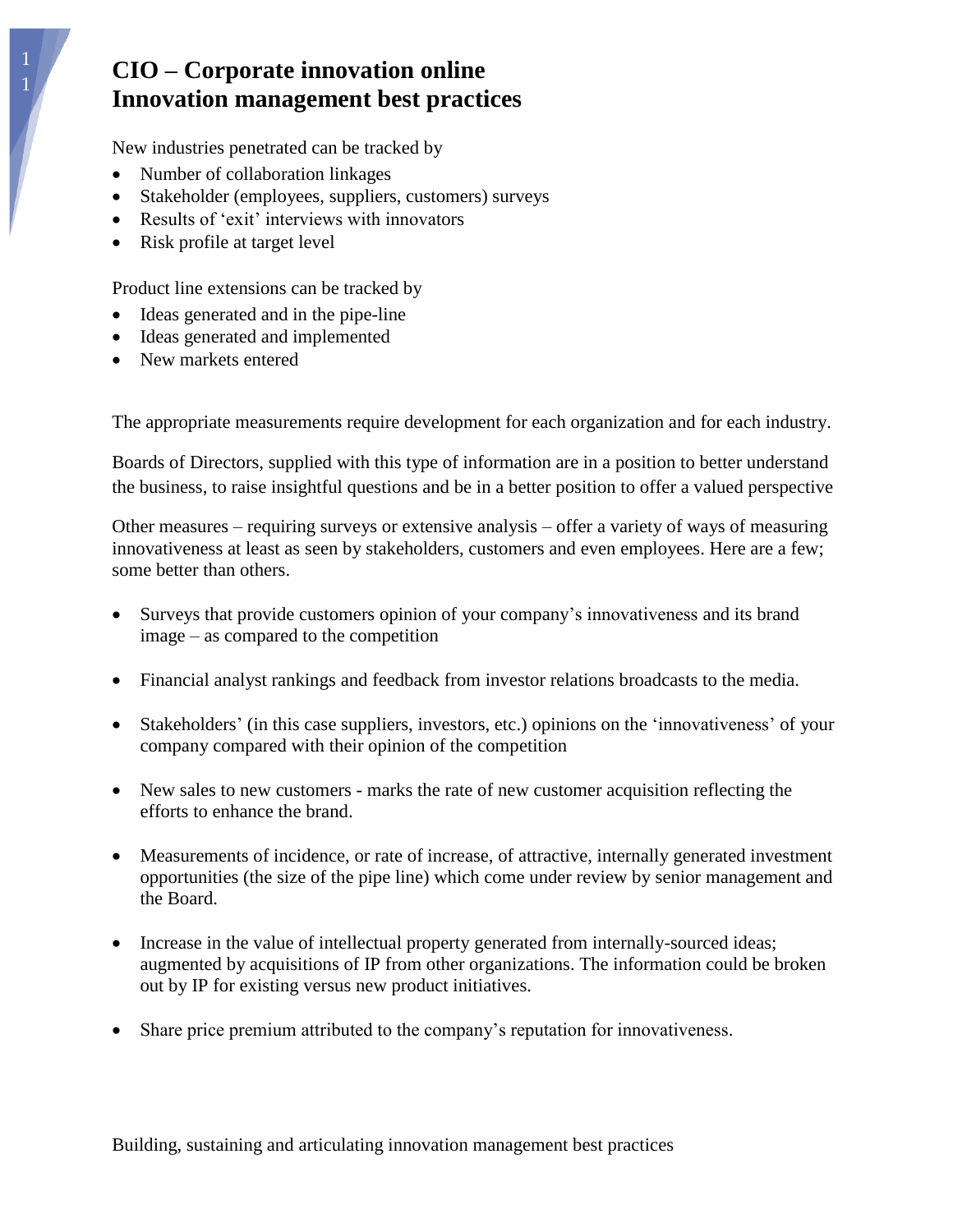- Conducting an analysis focused on employee retention and ease of attraction.
- Collaborations and partnerships reflecting the company's reputation for its innovativeness
- The percentage-of- time key executives/Board members spend on innovation as a specific topic of a meeting, seminar or workshop.

Phil McKinney<sup>14</sup> perhaps summed up the situation when he stated:

*If you set the right metrics, then you're going to have people doing the right actions. Consistency in producing and measuring the innovation metrics will eventually take hold. It eventually will become part of the corporate culture, but you can't give up. Because people work to metrics.*

<sup>14</sup> Phil McKinney.com

Building, sustaining and articulating innovation management best practices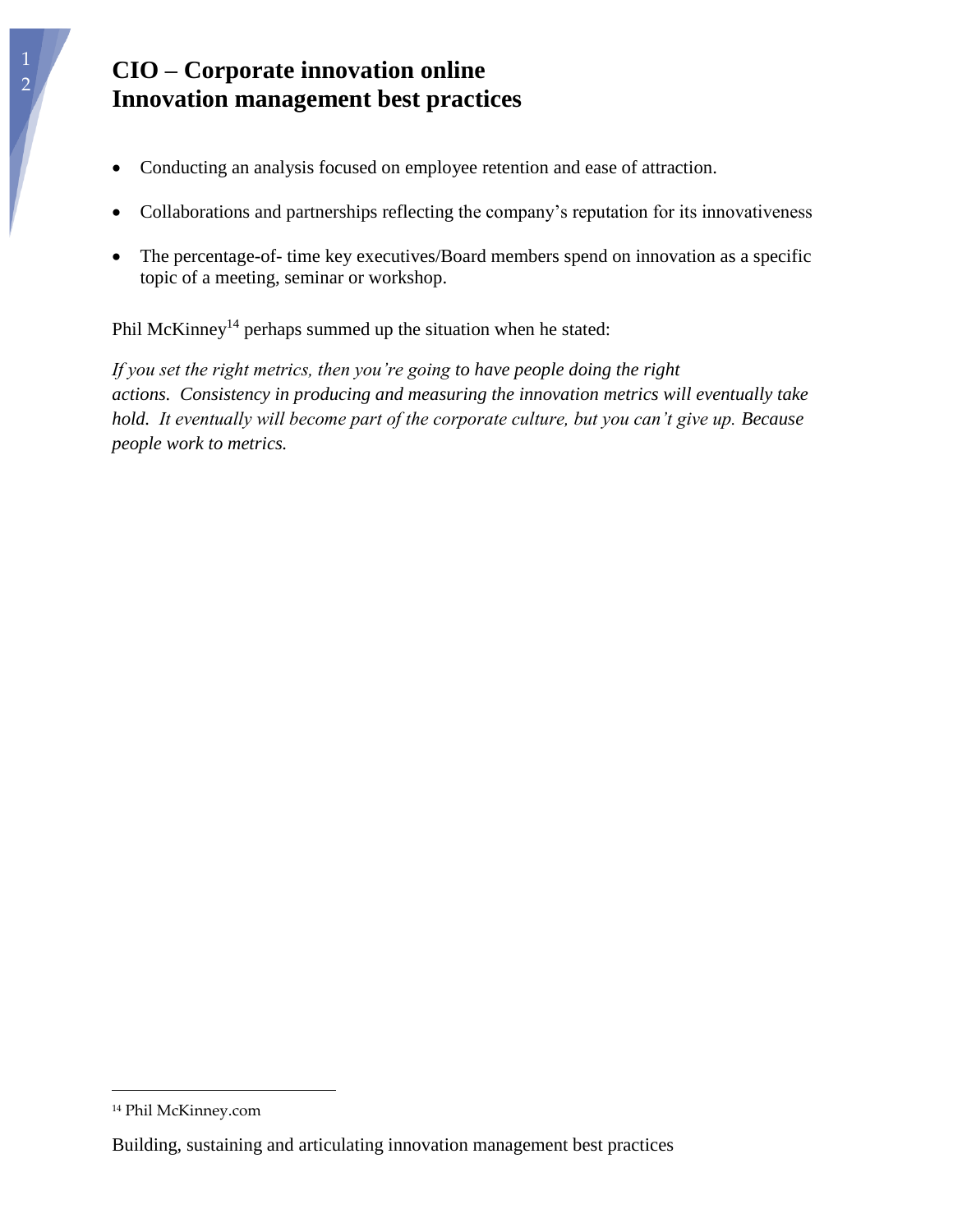## **Appendix A Innovation Pipeline 5 Steps for Building an Innovation Pipeline**



*BY KARL STARK AND BILL [STEWART](http://www.inc.com/author/karl-stark-and-bill-stewart) who are managing directors and cofounders of Avondale, a strategic advisory firm focused on growing companies. Avondale, based in Chicago, is a high-growth company itself and is a two-time Inc. 500 honoree along with a highly-interesting follow-on comment from Jeffery Phillips.*

If your business has problems turning ideas into business growth, you may need to create an internal team charged with bringing new products to new markets.

One of our clients recently expressed her frustration that she and others in the organization were generating a lot of ideas for new products and markets, but she had no team she could rely on to run with the ball and turn those ideas into real (and profitable) revenue. We worked with her to design an internal innovation team charged with assessing and prioritizing new opportunities. Forming the team requires us to address three key questions:

- Is there truly a need for innovation in the business?
- Is innovation a key value driver?
- What skills do we need on the team to achieve our innovation [goals?](http://www.inc.com/kevin-daum/8-ways-to-become-a-better-boss.html?cid=ls01701becomingalead&lc=int_mb_1001)

### **Need for Innovation**

Innovation is a key driver of profitable growth. Commoditization and me-too competition is a constant threat to our clients, who must be distinctive in the marketplace to create value for their investors.

Nevertheless, we can always supplement our bias toward innovation with cold hard facts.

Three common innovation issues we encounter are:

- The bulk of sales derive from products that are more than three years old. This typically shows that the business is not being innovative.
- New products are introduced, but fall flat in the marketplace. This indicates that the business is being innovative, but execution is broken. Maybe the sales [team](http://www.inc.com/jessica-stillman/gifts-for-employees-that-dont-cost-a-dime.html?cid=ls01701businessgifts&lc=int_mb_1001) is unable to sell what the product developers have produced. Maybe the products are flawed in fundamental ways.
- New products are introduced and sell quickly, but at lower profit levels than existing products*.* In the early days of a new product introduction, low profits may be natural and expected. However, if the new product profit margins do not improve as sales increase, the innovation process may be broken--because it's cannibalizing existing products with nothing to show for it.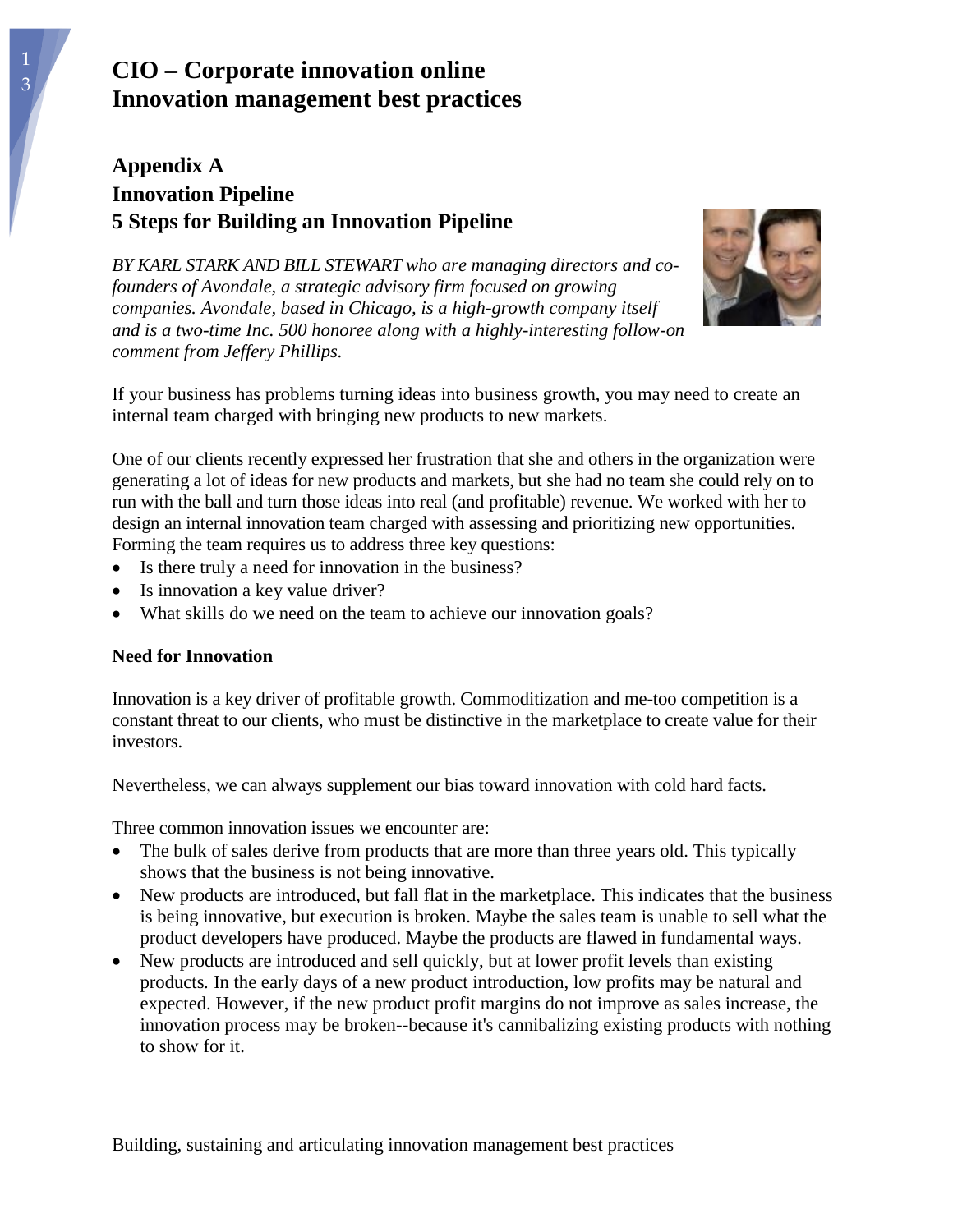In our client's case, their primary challenge was issue No. 1. They were simply not introducing many new products and did not have a robust innovation pipeline. To bulk up their innovation team, we needed to establish five key stages of their innovation process:

### **1. Concept Validation**

Validate the product concepts that have been generated, assess and quickly determine if the concept merits further consideration.

### **2. Business Case**

Define the product specifications in the form of a business case that shows positive ROI from the investment required to bring the product to market.

### **3. Development and Implementation**

Develop the product with involvement from the product development, process/systems, and marketing and distribution teams.

### **4. Launch**

Achieve "day one readiness" so that all distribution channels would be ready to support the new products.

### **5. Post-launch Tracking**

Assess project effectiveness and efficiency and measure revenue, profitability and ability to meet customer needs on an ongoing basis.

Each of these stages requires different skills. For the early stages, market research and financial analysts are needed. For the middle stages, we need product managers and project managers who can push the product to launch in a timely fashion. Post-launch tracking requires project management skills as well, to take in learnings and execute the inevitable follow-on improvements based on those learnings.

All told, we needed to staff up 10-12 people with a mix of research/analytics, project management, product management and channel development skills. This team has to be very entrepreneurial and tenacious to drive successful product launches. The client is hiring this team now, which we believe will lay the groundwork for an aggressive effort and a robust innovation pipeline.

#### LAST UPDATED: AUG 14, 2012 WEDNESDAY, AUGUST 23, 2006 Innovation Pipeline *posted by Jeffrey Phillips at [2:16 PM](http://innovateonpurpose.blogspot.ca/2006/08/innovation-pipeline.html)*

What do you think would happen to a sales executive in a large organization who was asked about his pipeline and could not produce one? As we all know, sales management is constantly hounding the sales team for up to date sales projections. A typical salesperson spends at least an hour a day updating his or her sales pipeline, noting the opportunities being pursued, the size and scope of the opportunity and the likelihood of winning the deal. Various levels of sales management receive these updates, apply "judgment" to the reporting and consolidate the report into a final pipeline.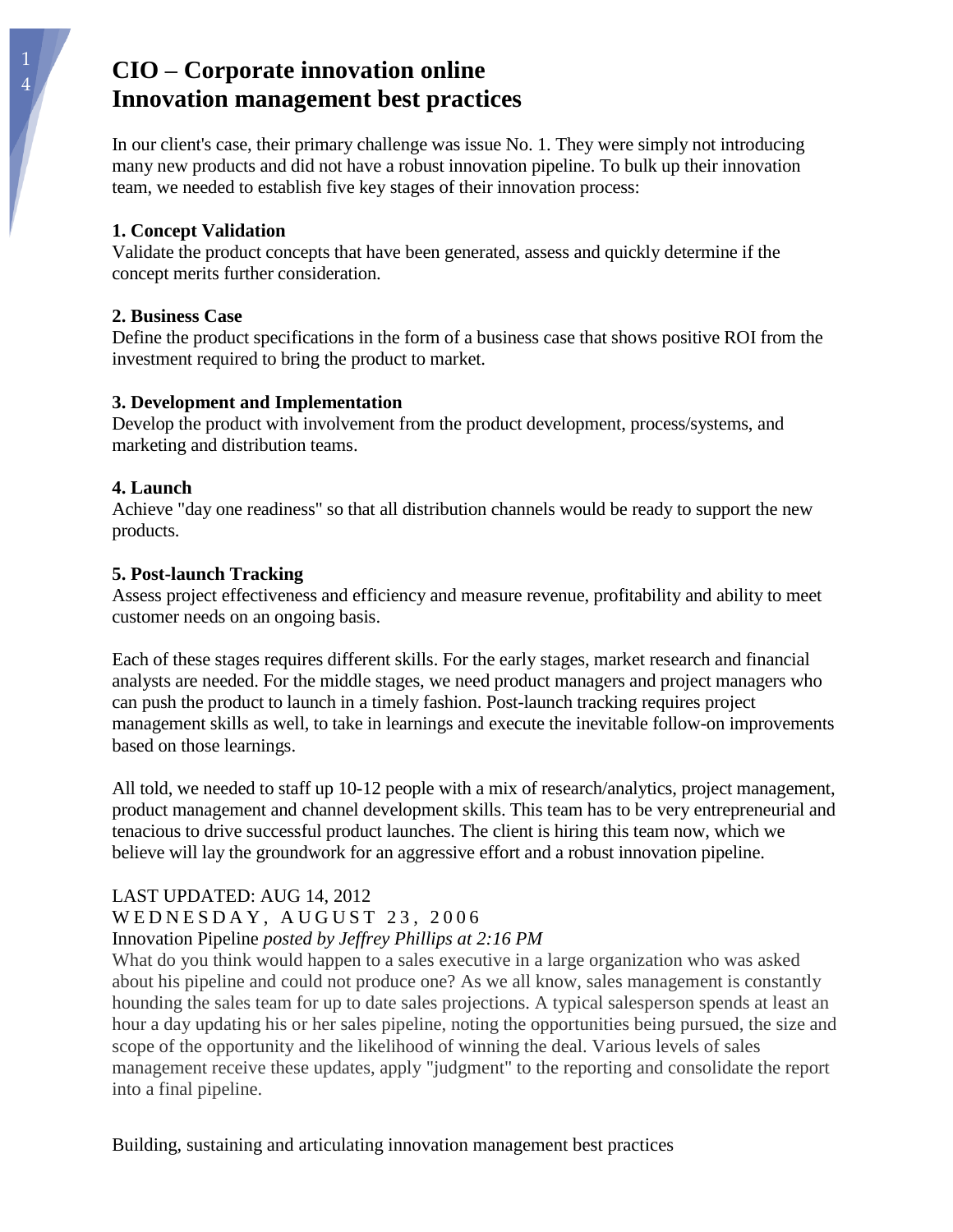A good sales manager knows what deals will happen next week, next month and next quarter. Every large organization has some form of sales reporting and pipeline management. Otherwise, they'd be driving blind, going into the future without a good sense of near term potential revenue.

Contrast that with the state of innovation today. There are teams and individuals working on new ideas which may become new products or services. Unlike the sales teams, these innovation teams do not have an integrated management structure, don't report to the same people and don't generally have any incentive to report their status or prospects. Additionally, they don't share a common methodology or philosophy, naming convention or set of reporting tools to collect and report their status. In fact, many of these teams seek to keep their work secret (skunkworks to keep it from being influenced or killed by management or other teams.

So, in many "innovative" firms it is difficult if not impossible to get any sense of an innovation pipeline similar to a sales pipeline. Want to know what ideas people are currently working on that might become that new product in six months? Go ask each team, if they'll tell you. What's the potential return on the innovation investment for a particular idea? What measurement should the team use in order to report that? How likely is an idea to become a valuable new product or service? What are the odds of a successful launch and winning in the marketplace? Whose definitions should we use?

Too often, ideas are wrangled through disparate systems and processes by idea champions who quite literally pick up the flag and carry it through the muck and push and cajole and beg until their idea is considered and moved forward. If you are lucky enough to identify these people and have them report consistently to you, then you might be able to create a reasonable picture of your innovation pipeline. Otherwise, trying to find the ideas and teams and trying to apply judgment to the ideas to determine the value of your innovation pipeline and its potential timing is close to impossible.

Why should this be? If innovation - defined as bringing a new idea to market as a valuable product or service - is the driving force for new organic growth, and if innovation is a top three priority for most businesses, certainly we'd want to know where the investment is going and what the likely return is on that investment, and the relevant timeframes. If the sales teams can create a reasonable, quantifiable sales pipeline that is used by industry analysts and Wall Street experts to judge the financial wellbeing of the company, certainly any firm that prides itself and differentiates itself on innovation should be able to create an innovation pipeline.

What's standing in the way? A lack of enterprise systems to capture the ideas, a lack of corporate standards to judge the ideas according to their viability and potential return, rosy scenarios about the length of time it will take for the idea to blossom and the real cost of bringing the new product or service to market. Sales guys figured out a long time ago how to quantify their opportunities, and sales management applies the relevant judgment on those reports to create a viable pipeline. Innovation managers need to create their own standards and begin reporting the likely return on innovation and the timeframes or they won't be taken seriously for very long.

Sales management benefits from the fact that all sales people belong to and report to the same business function, and are compensated not only for closing deals but for reporting their progress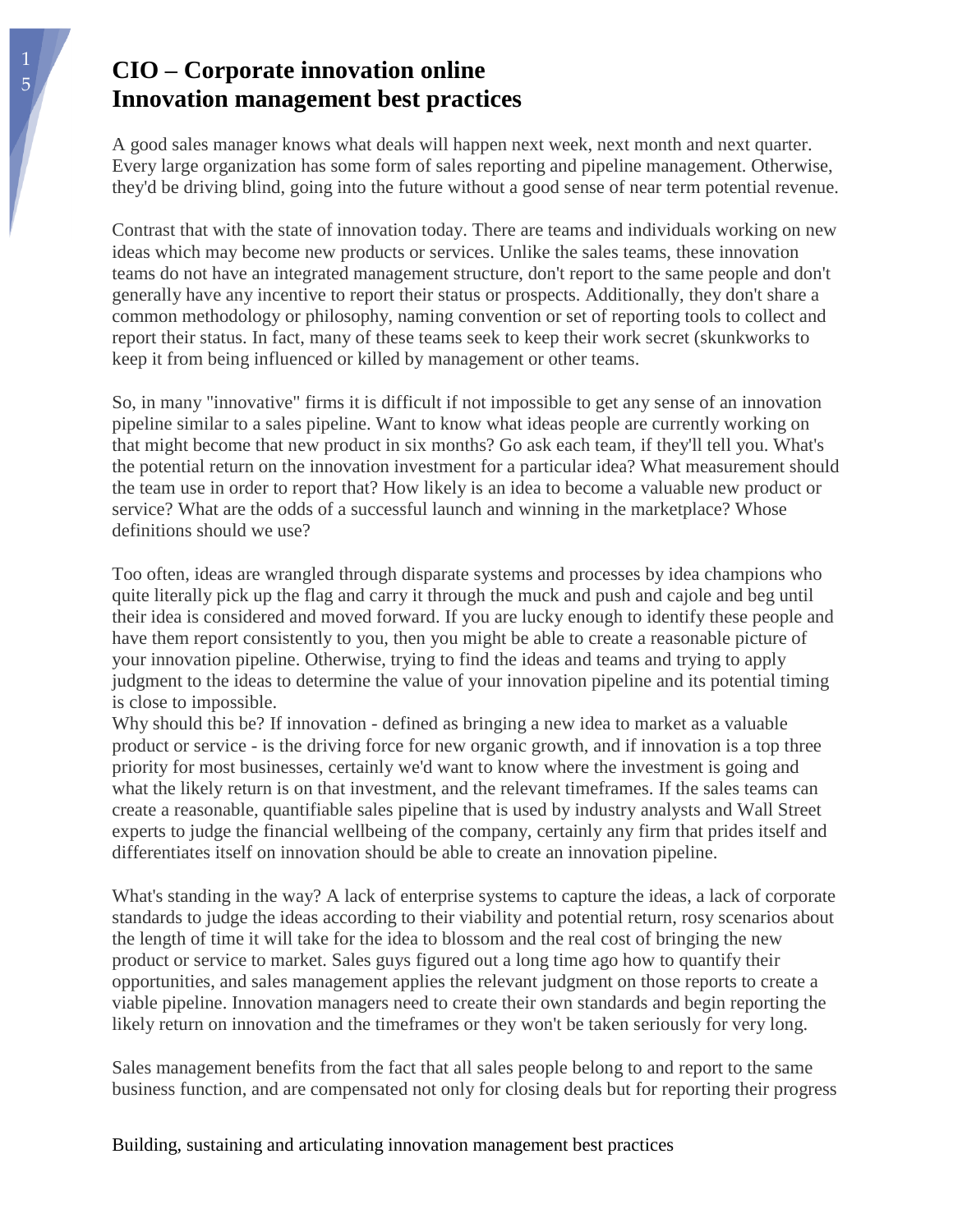and pipeline. Obviously the sales team has an easier job capturing and managing the information, but that does not excuse the fact that the important innovative ideas that will drive future growth are not well managed or reported today.